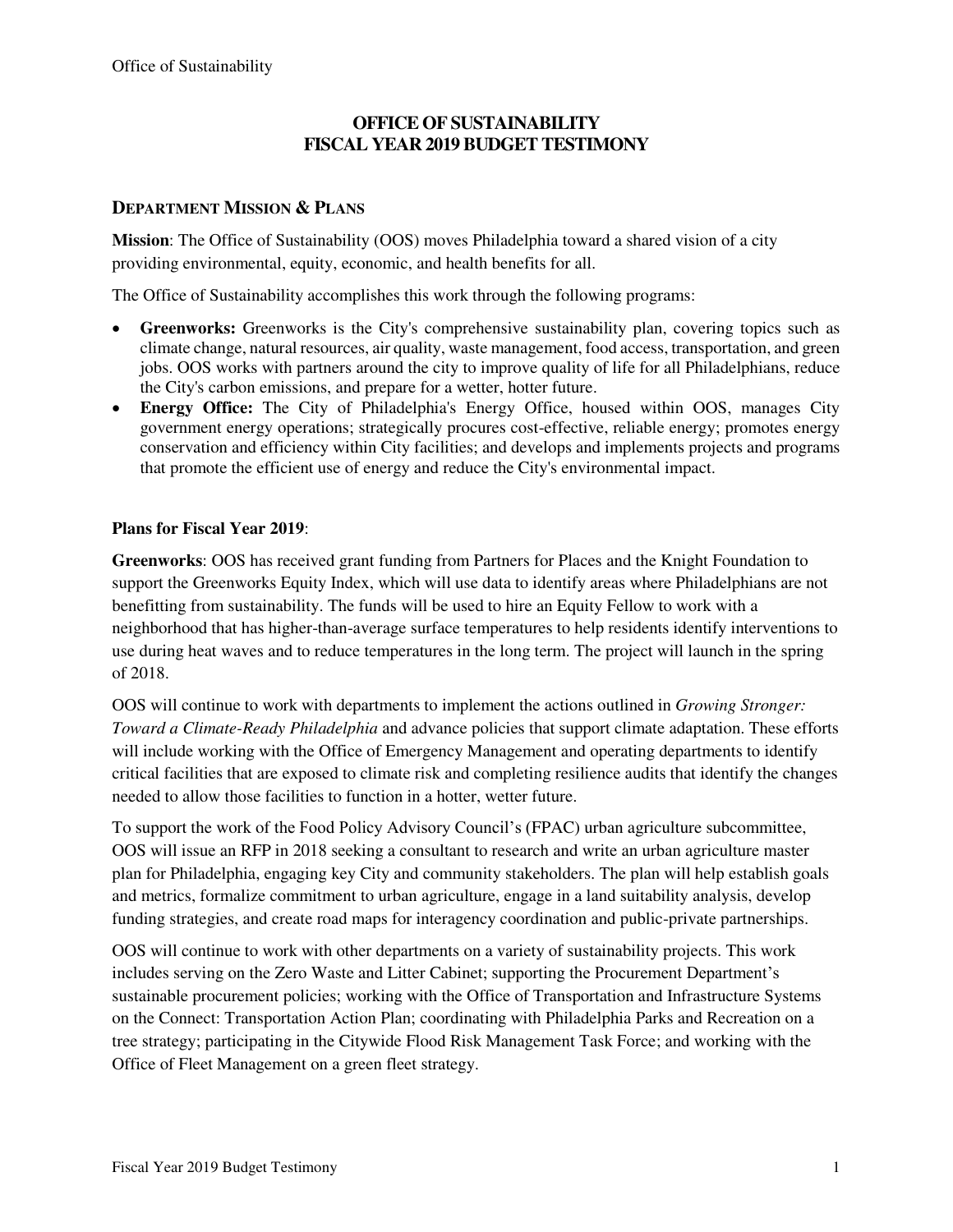OOS will work with non-profit organizations, community groups, utilities, funders, and other stakeholders on the implementation of *Powering Our Future: A Clean Energy Vision for Philadelphia*. Specifically, OOS will support the creation of a community of practice for large businesses and institutions, an advocacy coalition, and a group that is focused on resident engagement.

OOS will work with a non-profit software development organization to make the Greenworks dashboard easier to update and edit, allowing OOS to share Greenworks data publicly on a more regular basis.

**Energy Office**: The Energy Office will continue to support Greenworks' energy reduction goals through data-driven strategies designed to increase awareness of energy usage and maximize energy savings. These strategies include continued use of the Office's web-based utility bill management database, where energy use data is collected and shared with City departments. Armed with the ability to track energy use through the database, agencies better understand the opportunities and benefits of energy efficiency. Through its Building Monitoring Pilot Program, the Energy Office monitors building activity for the City's four largest downtown buildings and communicates with operations personnel to highlight energy waste, help troubleshoot building controls, and highlight operations practices that need attention.

The Office will also continue to manage the City's participation in energy load management programs, like demand response, and will continue to measure and verify the City's first guaranteed energy savings project at the City's four largest downtown office buildings. The Energy Office will also continue to work with partners to advance the Guaranteed Energy Savings Act (GESA) energy efficiency project at the Philadelphia Museum of Art.

Ensuring that the City of Philadelphia purchases energy at an affordable rate is another goal of the Energy Office, which purchases the City's electricity, natural gas and vehicle fuel. The Office will continue to monitor this supply and work to minimize price volatility.

Through the Energy Efficiency and Sustainability Fund, OOS will make funding available to departments on a competitive basis to support energy efficiency and sustainability projects within City-owned facilities.

The Energy Office will also finish reviewing responses to the renewable energy RFP, and if a qualified vendor is identified, will finalize a power purchasing agreement.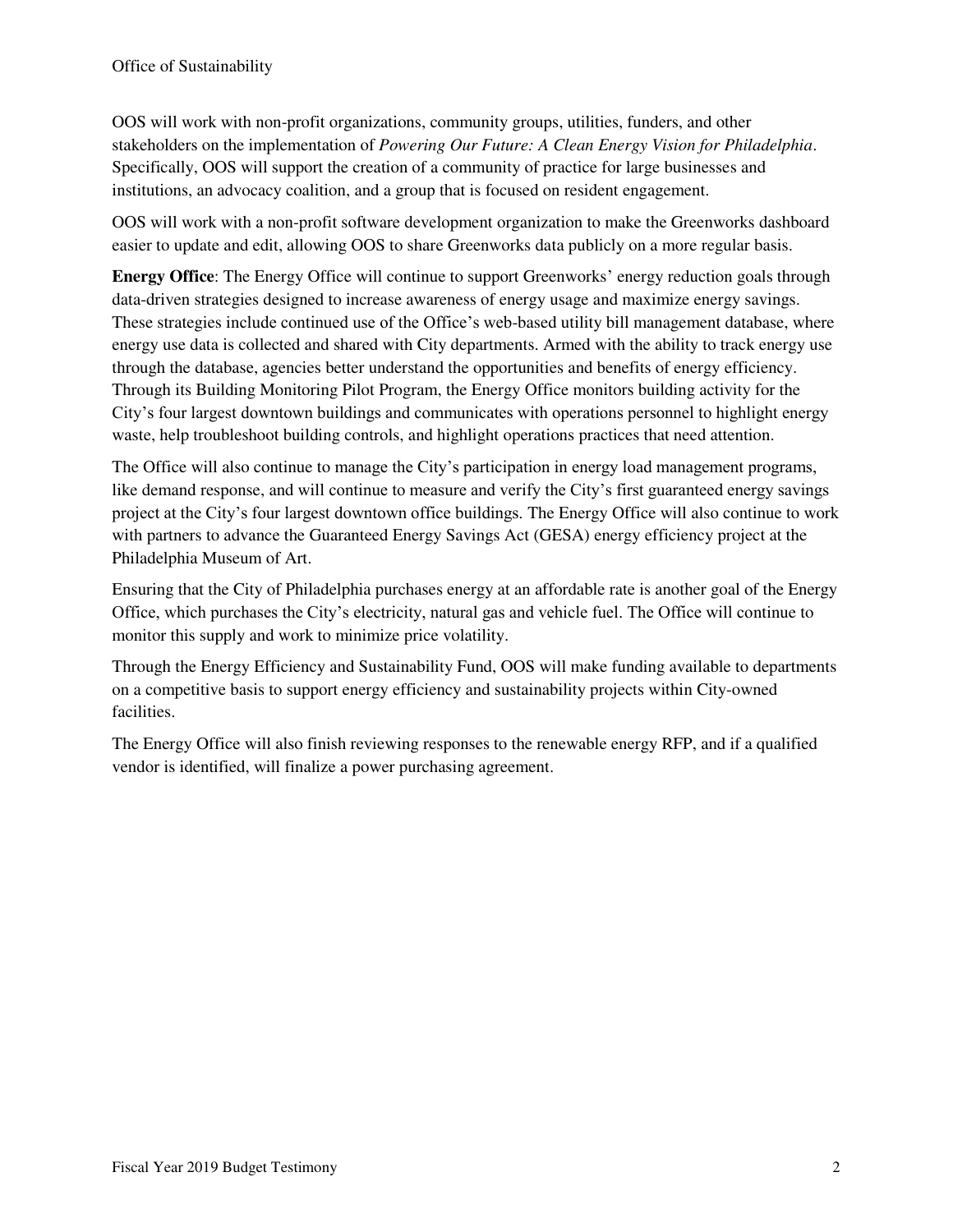| <b>Staff Demographics Summary (as of December 2017)</b> |           |          |                |           |  |  |  |  |  |
|---------------------------------------------------------|-----------|----------|----------------|-----------|--|--|--|--|--|
|                                                         | Total     | Minority | White          | Female    |  |  |  |  |  |
| Number of Full-Time Staff                               | 9         | 3        | 6              | 6         |  |  |  |  |  |
| Number of Exempt Staff                                  | 9         | 3        | 6              | 6         |  |  |  |  |  |
| Number of Executive Staff (deputy)<br>level and above)  | 3         |          | $\overline{c}$ | 2         |  |  |  |  |  |
| Average Salary, Full-Time Staff                         | \$73,878  | \$60,848 | \$80,393       | \$71.591  |  |  |  |  |  |
| Average Salary, Exempt Staff                            | \$73,878  | \$60,848 | \$80,393       | \$71,591  |  |  |  |  |  |
| Average Salary, Executive Staff                         | \$102,120 | \$92,000 | \$107,180      | \$103,500 |  |  |  |  |  |
| Median Salary, Full-Time Staff                          | \$71,000  | \$48,543 | \$71,500       | \$66,000  |  |  |  |  |  |
| Median Salary, Exempt Staff                             | \$71,000  | \$48,543 | \$71,500       | \$66,000  |  |  |  |  |  |
| Median Salary, Executive Staff                          | \$99,360  | \$92,000 | \$107,180      | \$103,500 |  |  |  |  |  |

| <b>Employment Levels (as of December 2017)</b>            |                 |          |  |  |  |  |  |  |
|-----------------------------------------------------------|-----------------|----------|--|--|--|--|--|--|
|                                                           | <b>Budgeted</b> | Filled   |  |  |  |  |  |  |
| Number of Full-Time Positions                             |                 |          |  |  |  |  |  |  |
| Number of Exempt Positions                                |                 |          |  |  |  |  |  |  |
| Number of Executive Positions<br>(deputy level and above) |                 |          |  |  |  |  |  |  |
| Average Salary of All Full-Time<br>Positions              | \$73,878        | \$73,878 |  |  |  |  |  |  |
| Median Salary of All Full-Time<br>Positions               | \$71,000        | \$71,000 |  |  |  |  |  |  |

| <b>General Fund Financial Summary by Class</b>    |                |                    |                |                    |                |                  |  |  |  |  |
|---------------------------------------------------|----------------|--------------------|----------------|--------------------|----------------|------------------|--|--|--|--|
|                                                   | FY17 Original  | FY17 Actual        | FY18 Original  | FY18 Estimated     | FY19 Proposed  | Difference:      |  |  |  |  |
|                                                   | Appropriations | <b>Obligations</b> | Appropriations | <b>Obligations</b> | Appropriations | <b>FY19-FY18</b> |  |  |  |  |
| Class 100 - Employee Compensation                 | \$537,979      | \$513,653          | \$557,790      | \$518,596          | \$537,979      | \$19,383         |  |  |  |  |
| Class 200 - Purchase of Services                  | \$279,508      | \$273,505          | \$393,508      | \$393,508          | \$393,508      | \$0              |  |  |  |  |
| Class $300/400$ - Materials, Supplies & Equipment | \$17,840       | \$13,782           | \$17,840       | \$17,840           | \$17,840       | \$0              |  |  |  |  |
|                                                   | \$835,327      | \$800,940          | \$969,138      | \$929,944          | \$949,327      | \$19,383         |  |  |  |  |

| <b>Contracts Summary (Professional Services only)</b> |             |             |             |             |             |                       |  |  |  |
|-------------------------------------------------------|-------------|-------------|-------------|-------------|-------------|-----------------------|--|--|--|
|                                                       | <b>FY13</b> | <b>FY14</b> | <b>FY15</b> | <b>FY16</b> | <b>FY17</b> | FY18 YTD<br>(Q1 & Q2) |  |  |  |
| Total amount of contracts                             | \$0         | \$0         | \$0         | \$0         | \$100,000   | \$215,000             |  |  |  |
| Total amount to M/W/DSBE                              | \$0         | \$0         | \$0         | \$0         | \$15,000    | \$15,000              |  |  |  |
| <b>Participation Rate</b>                             | $0\%$       | $0\%$       | $0\%$       | $0\%$       | 15%         | 7%                    |  |  |  |

*Note: The Office of Sustainability did not exist prior to FY17.* 

| Total M/W/DSBE Contract Participation Goal (Public Works: Services, Supplies<br>& Equipment; and Professional Services combined) |                                           |  |  |  |  |  |  |  |  |
|----------------------------------------------------------------------------------------------------------------------------------|-------------------------------------------|--|--|--|--|--|--|--|--|
|                                                                                                                                  | <b>FY18</b><br><b>FY17</b><br><b>FY19</b> |  |  |  |  |  |  |  |  |
| M/W/DSBE Contract Participation Goal<br>20%<br>20%<br>20%                                                                        |                                           |  |  |  |  |  |  |  |  |

*Note: The Office of Sustainability did not exist prior to FY17.*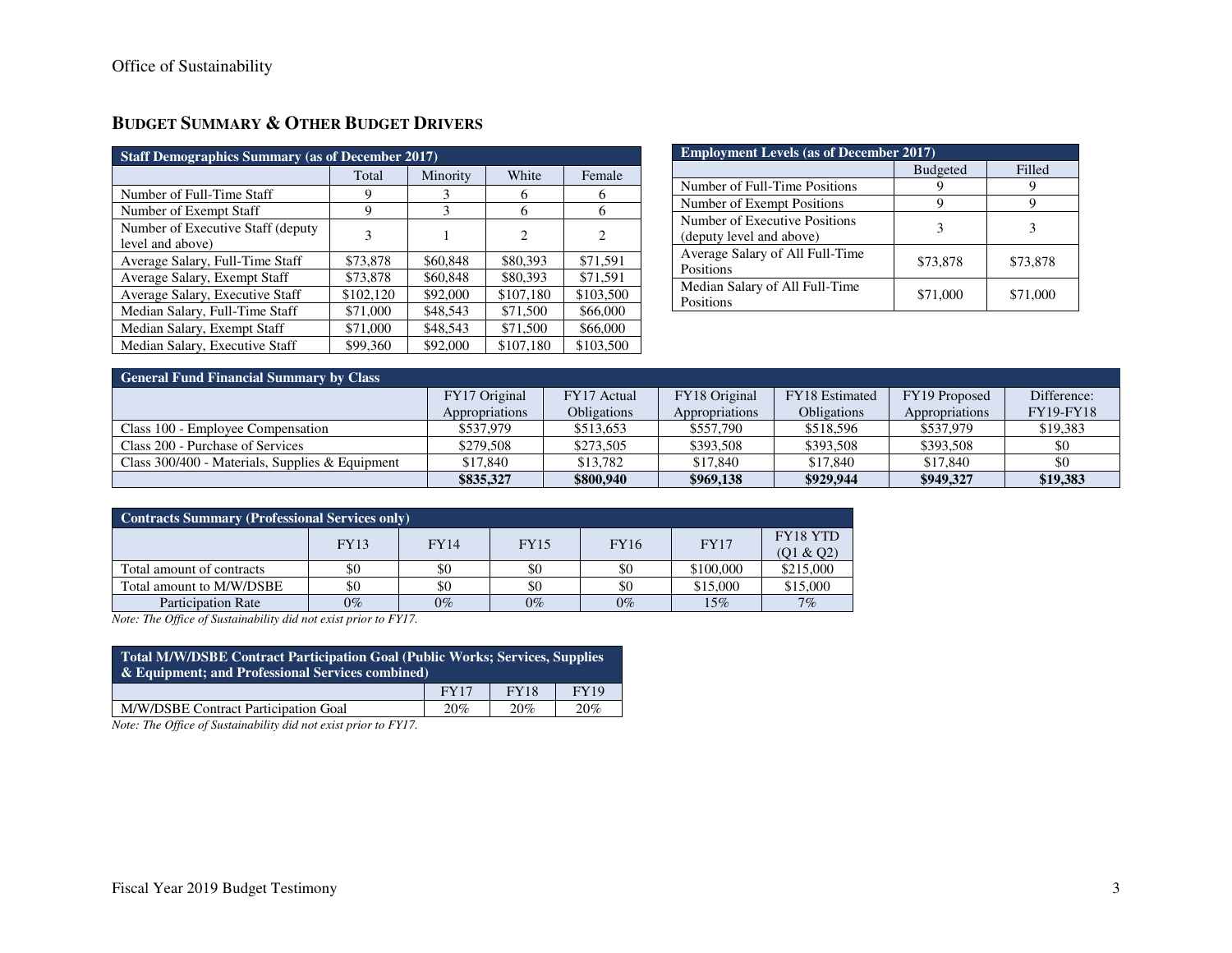## **PROPOSED BUDGET OVERVIEW**

#### **Proposed Funding Request**:

The proposed Fiscal Year 2019 General Fund budget totals \$949,327, an increase of \$19,383 over Fiscal Year 2018 estimated obligation levels. This increase is primarily due to the restoration of FY18 Target Budget Reductions.

The proposed budget includes:

- \$537,979 in Class 100, an \$19,383 increase over FY18. This funding will continue to support the staff of the Office of Sustainability. This increase is primarily due to the restoration of FY18 Target Budget Reductions.
- \$393,508 in Class 200, no change from FY18. This funding will continue to provide for supplyside electricity procurement and management services, amongst various energy related professional services.
- \$15,964 in Class 300, no change from FY18.
- \$1,876 in Class 400, no change from FY18.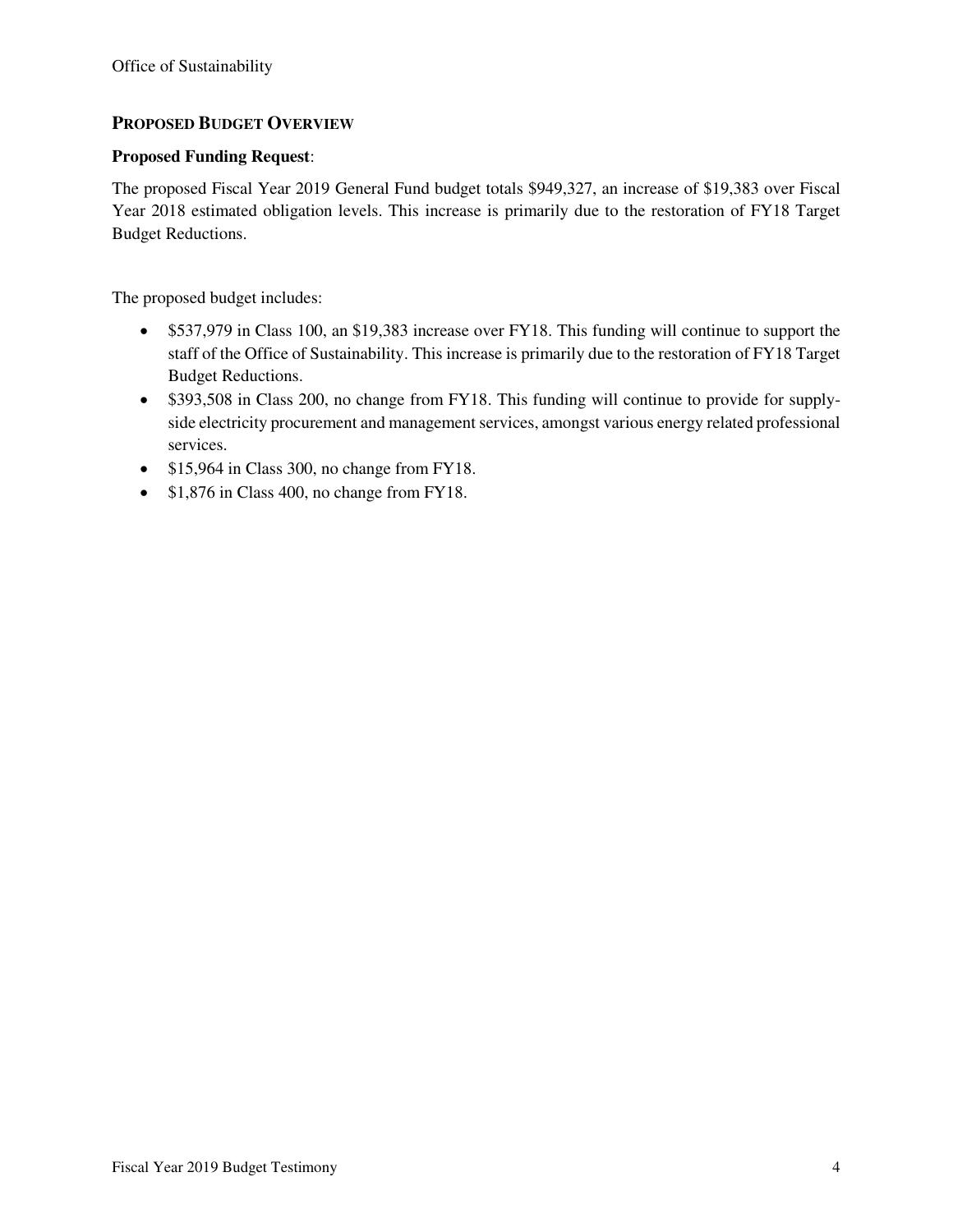Office of Sustainability

# **STAFFING LEVELS**

The department is requesting 9 budgeted positions for FY19, which represents level staffing with FY18.

# **NEW HIRES**

| New Hires (from 7/1/2017 to December 2017) |                                     |         |  |  |  |  |  |  |
|--------------------------------------------|-------------------------------------|---------|--|--|--|--|--|--|
|                                            | <b>Total Number</b><br>of New Hires | Spanish |  |  |  |  |  |  |
| Hispanic or<br>Latino                      |                                     |         |  |  |  |  |  |  |
| Total                                      |                                     |         |  |  |  |  |  |  |

An employee was hired in July 2017; this employee is Hispanic, is female, and speaks Spanish.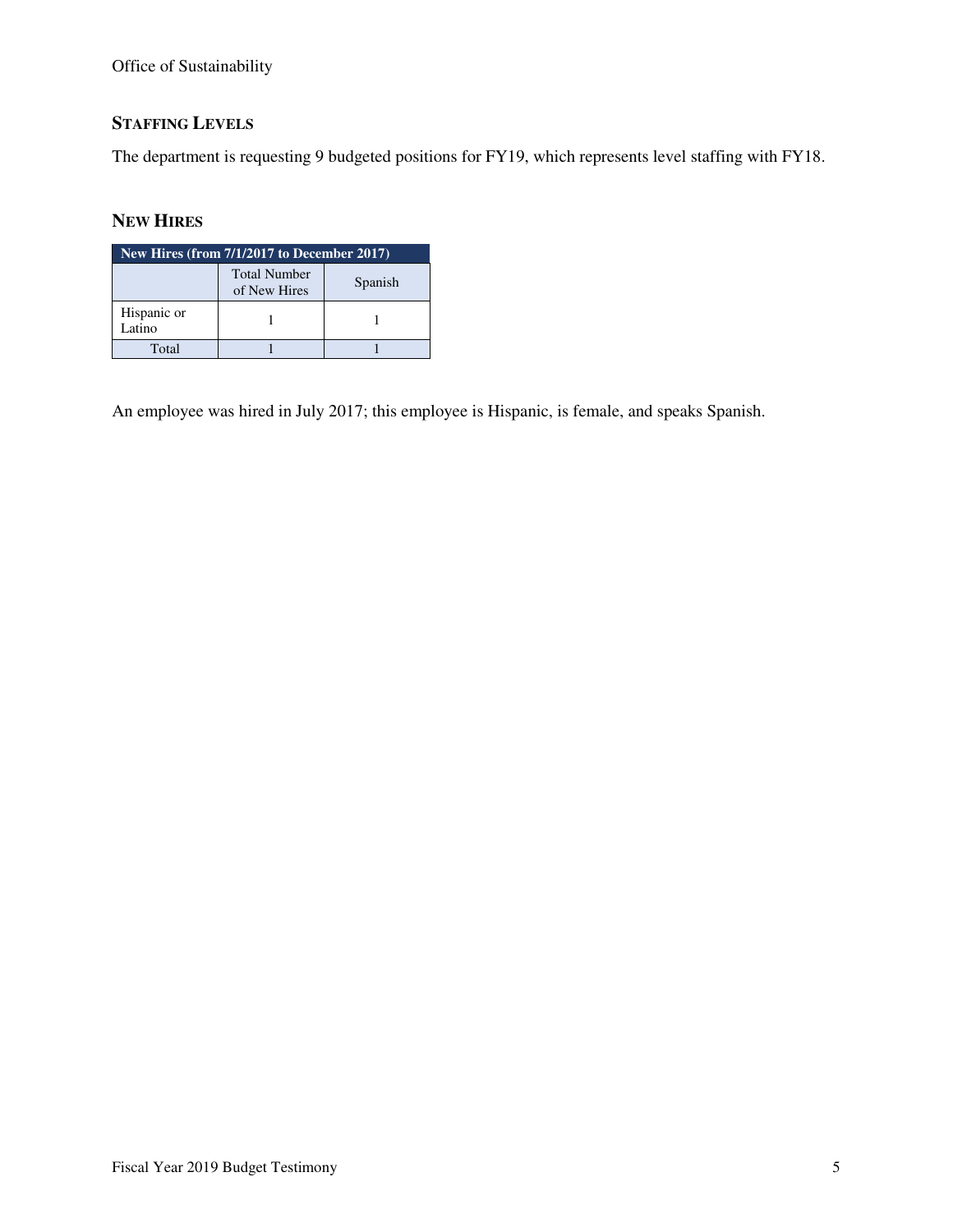## **PERFORMANCE, CHALLENGES, AND INITIATIVES**

#### **Greenworks**:

#### **FY19 Strategic Goals**

- Implement the Greenworks plan in partnership with other City agencies.
- Educate and engage residents, businesses, community organizations, non-profits and other partners about Greenworks and encourage them to take action to achieve the common goal of a sustainable city for all.

| <b>FY19 Performance Measures</b>                                             |             |          |             |             |  |  |  |  |  |
|------------------------------------------------------------------------------|-------------|----------|-------------|-------------|--|--|--|--|--|
|                                                                              | <b>FY17</b> | FY18 YTD | <b>FY18</b> | <b>FY19</b> |  |  |  |  |  |
| Measure                                                                      | Actual      | (Q1)     | Target      | Target      |  |  |  |  |  |
| Social media followers (through Facebook, Twitter and Instagram)             | 11.479      | 11.983   | 13,200      | 13,780      |  |  |  |  |  |
| People reached <sup>1</sup>                                                  | 8.217       | 2,000    | 9.449       | 10,866      |  |  |  |  |  |
| Number of resiliency audits of city facilities completed                     |             |          |             |             |  |  |  |  |  |
| Food waste composted and recovered through city activities $(\text{tons})^2$ | 19          |          |             | 10          |  |  |  |  |  |

*<sup>1</sup>OOS expects this figure to increase during the second half of the year to meet the target.* 

*<sup>2</sup>There was an uptick in food waste composted/recovered in FY17 due to the National Football League (NFL) Draft.* 

#### **Energy Office**:

| <b>FY19 Strategic Goals</b>                                                                                     |
|-----------------------------------------------------------------------------------------------------------------|
| Attain a 3% reduction in City of Philadelphia facility energy use and cost, as compared to a three-year average |
| for FY15-17, including for General, Aviation, and Water Funds.                                                  |

- Ensure that 60% of General Fund square footage is participating in energy management practices supported by the Municipal Energy Master Plan.
- Ensure that 75% of identified City departments are engaged in energy management practices supported by the Municipal Energy Master Plan.

| <b>FY19 Performance Measures</b>                                            |             |                     |             |             |  |  |  |  |  |
|-----------------------------------------------------------------------------|-------------|---------------------|-------------|-------------|--|--|--|--|--|
|                                                                             | <b>FY17</b> | FY18 YTD            | <b>FY18</b> | <b>FY19</b> |  |  |  |  |  |
| Measure                                                                     | Actual      | $(Q1 \text{ only})$ | Target      | Target      |  |  |  |  |  |
| City of Philadelphia facility energy consumption, including General,        | 3.86        | 0.80                | 3.78        | 3.74        |  |  |  |  |  |
| Aviation, and Water Funds (million British thermal units) <sup>1</sup>      |             |                     |             |             |  |  |  |  |  |
| City of Philadelphia facility energy cost including General, Aviation       | \$63.85     | \$13.50             | \$73.92     | \$71.40     |  |  |  |  |  |
| and Water Funds $(\$$ million) <sup>1</sup>                                 |             |                     |             |             |  |  |  |  |  |
| Percentage of General Fund square footage participating in energy           |             | N/A                 | $60\%$      | 60%         |  |  |  |  |  |
| management practices supported by Municipal Energy Master Plan <sup>2</sup> |             |                     |             |             |  |  |  |  |  |
| Percentage of identified City departments engaged in energy                 |             | N/A                 |             | 75%         |  |  |  |  |  |
| management practices supported by Municipal Energy Master Plan <sup>2</sup> |             |                     | 75%         |             |  |  |  |  |  |

*1 This measure is reported on a one-quarter lag, meaning that FY18 year-to-date numbers are for FY18 Q1 only. The target is based on a 3% reduction in usage from 3-year average for FY15-17.* 

*2 This is an annual measure. This is new measure for FY18 following the release of the Master Plan in September 2017, so data is not available for FY17. Data for FY18 will be available at the end of FY18.*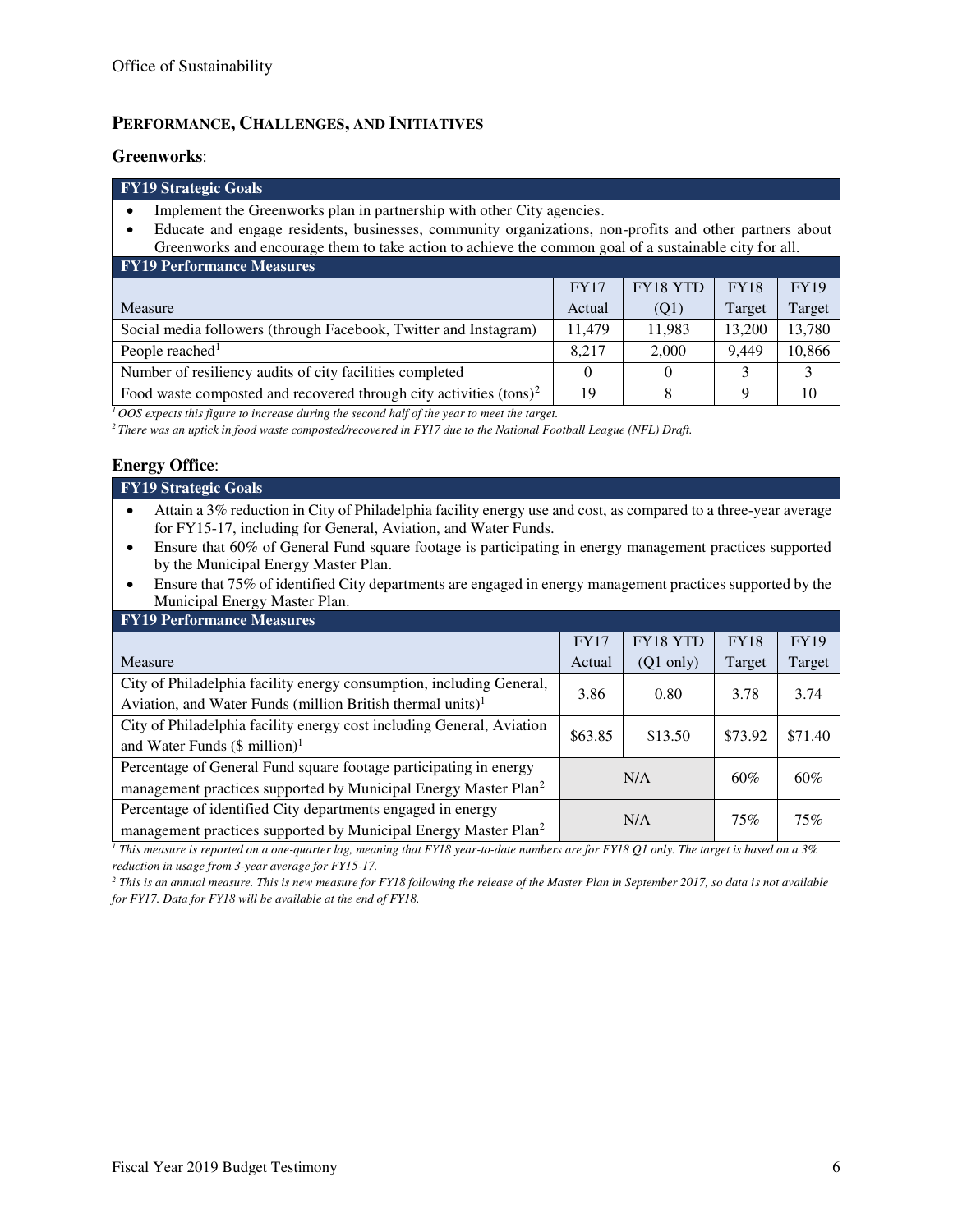Office of Sustainability

# **OTHER BUDGETARY IMPACTS**

# **Federal and State (Where Applicable)**

N/A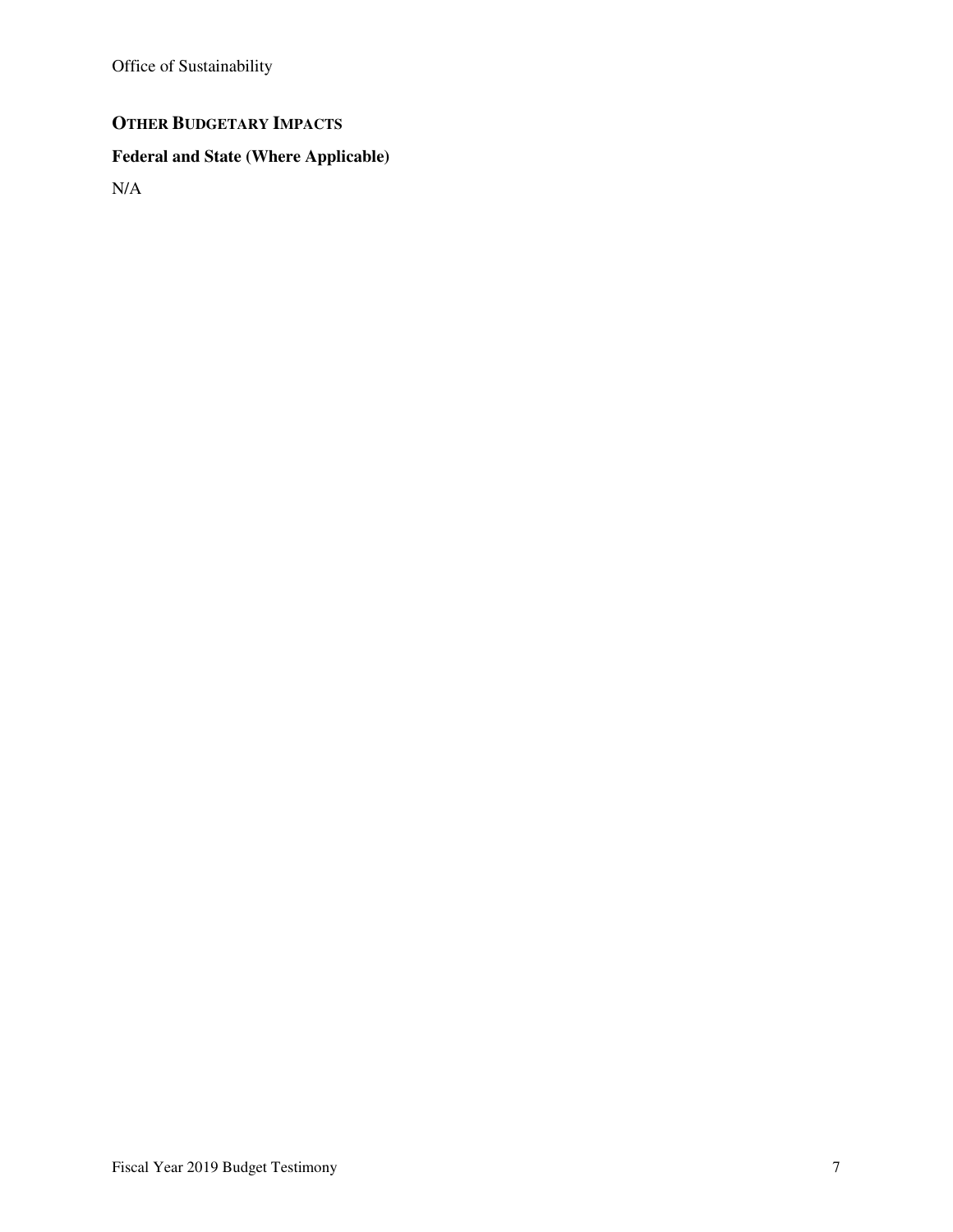# **CONTRACTING EXPERIENCE**

|                             | M/W/DSBE Participation on Large Professional Services Contracts |                                    |                          |                               |                         |                                                  |                                          |                                         |                                                   |                                                                                                                     |                                                        |  |
|-----------------------------|-----------------------------------------------------------------|------------------------------------|--------------------------|-------------------------------|-------------------------|--------------------------------------------------|------------------------------------------|-----------------------------------------|---------------------------------------------------|---------------------------------------------------------------------------------------------------------------------|--------------------------------------------------------|--|
| Top Largest Contracts, FY18 |                                                                 |                                    |                          |                               |                         |                                                  |                                          |                                         |                                                   |                                                                                                                     |                                                        |  |
| Vendor Name                 | Service<br>Provided                                             | Dollar<br>Amount<br>of<br>Contract | <b>RFP</b> Issue<br>Date | Contract<br><b>Start Date</b> | Ranges in<br><b>RFP</b> | $%$ of<br>M/W/DSBE<br>Participatio<br>n Achieved | \$ Value of<br>M/W/DSBE<br>Participation | Total %<br>Participation<br>- All DSBEs | Total \$<br>Value<br>Participation<br>- All DSBEs | Local<br><b>Business</b><br>(principal<br>place of<br>business<br>located<br>within City<br>limits)<br>[yes $/no$ ] | Waiver for<br>Living<br>Wage<br>Compliance<br>[yes/no] |  |
|                             |                                                                 |                                    |                          |                               | <b>MBE: 10-</b>         |                                                  |                                          |                                         |                                                   |                                                                                                                     |                                                        |  |
|                             |                                                                 |                                    |                          |                               | $15\%$                  | 10%                                              | \$10,000                                 |                                         |                                                   |                                                                                                                     |                                                        |  |
|                             |                                                                 |                                    |                          |                               | <b>WBE: 10-</b>         |                                                  |                                          |                                         |                                                   |                                                                                                                     |                                                        |  |
| Langan                      |                                                                 |                                    |                          |                               | 15%                     | 5%                                               | \$5,000                                  |                                         |                                                   |                                                                                                                     |                                                        |  |
| Engineering &               | Environmental                                                   |                                    |                          |                               | DSBE:                   |                                                  |                                          |                                         |                                                   |                                                                                                                     |                                                        |  |
| Environmental               | Site                                                            |                                    |                          |                               | <b>Best</b>             |                                                  |                                          |                                         |                                                   |                                                                                                                     |                                                        |  |
| Services                    | Assessments                                                     | \$100,000                          | 11/16/2016               | 3/1/2017                      | Efforts                 | $0\%$                                            | \$0                                      | 15%                                     | \$15,000                                          | N <sub>o</sub>                                                                                                      | N <sub>o</sub>                                         |  |
|                             |                                                                 |                                    |                          |                               | MBE: Best               |                                                  |                                          |                                         |                                                   |                                                                                                                     |                                                        |  |
|                             |                                                                 |                                    |                          |                               | Efforts                 | $0\%$                                            | $\$0$                                    |                                         |                                                   |                                                                                                                     |                                                        |  |
|                             |                                                                 |                                    |                          |                               | WBE: Best               |                                                  |                                          |                                         |                                                   |                                                                                                                     |                                                        |  |
|                             |                                                                 |                                    |                          |                               | Efforts                 | $0\%$                                            | $\$0$                                    |                                         |                                                   |                                                                                                                     |                                                        |  |
|                             |                                                                 |                                    |                          |                               | DSBE:                   |                                                  |                                          |                                         |                                                   |                                                                                                                     |                                                        |  |
|                             | Electricity                                                     |                                    |                          |                               | <b>Best</b>             |                                                  |                                          |                                         |                                                   |                                                                                                                     |                                                        |  |
| EnerNOC, Inc.               | Purchasing                                                      | \$87,040                           | 11/5/2013                | 4/15/2017                     | Efforts                 | $0\%$                                            | \$0                                      | $0\%$                                   | \$0                                               | N <sub>o</sub>                                                                                                      | N <sub>o</sub>                                         |  |
|                             |                                                                 |                                    |                          |                               | MBE: 25-                |                                                  |                                          |                                         |                                                   |                                                                                                                     |                                                        |  |
|                             |                                                                 |                                    |                          |                               | $30\%$                  | 17%                                              | \$9,996                                  |                                         |                                                   |                                                                                                                     |                                                        |  |
|                             |                                                                 |                                    |                          |                               | WBE: 25-                |                                                  |                                          |                                         |                                                   |                                                                                                                     |                                                        |  |
|                             |                                                                 |                                    |                          |                               | 30%                     | 14%                                              | \$8,232                                  |                                         |                                                   |                                                                                                                     |                                                        |  |
| Practical                   | Energy &                                                        |                                    |                          |                               | DSBE:                   |                                                  |                                          |                                         |                                                   |                                                                                                                     |                                                        |  |
| Energy                      | Design                                                          |                                    |                          |                               | <b>Best</b>             |                                                  |                                          |                                         |                                                   |                                                                                                                     |                                                        |  |
| Solutions, Inc.             | Services                                                        | \$58,800                           | 5/8/2015                 | 9/1/2017                      | Efforts                 | $0\%$                                            | \$0                                      | 31%                                     | \$18,228                                          | N <sub>0</sub>                                                                                                      | N <sub>0</sub>                                         |  |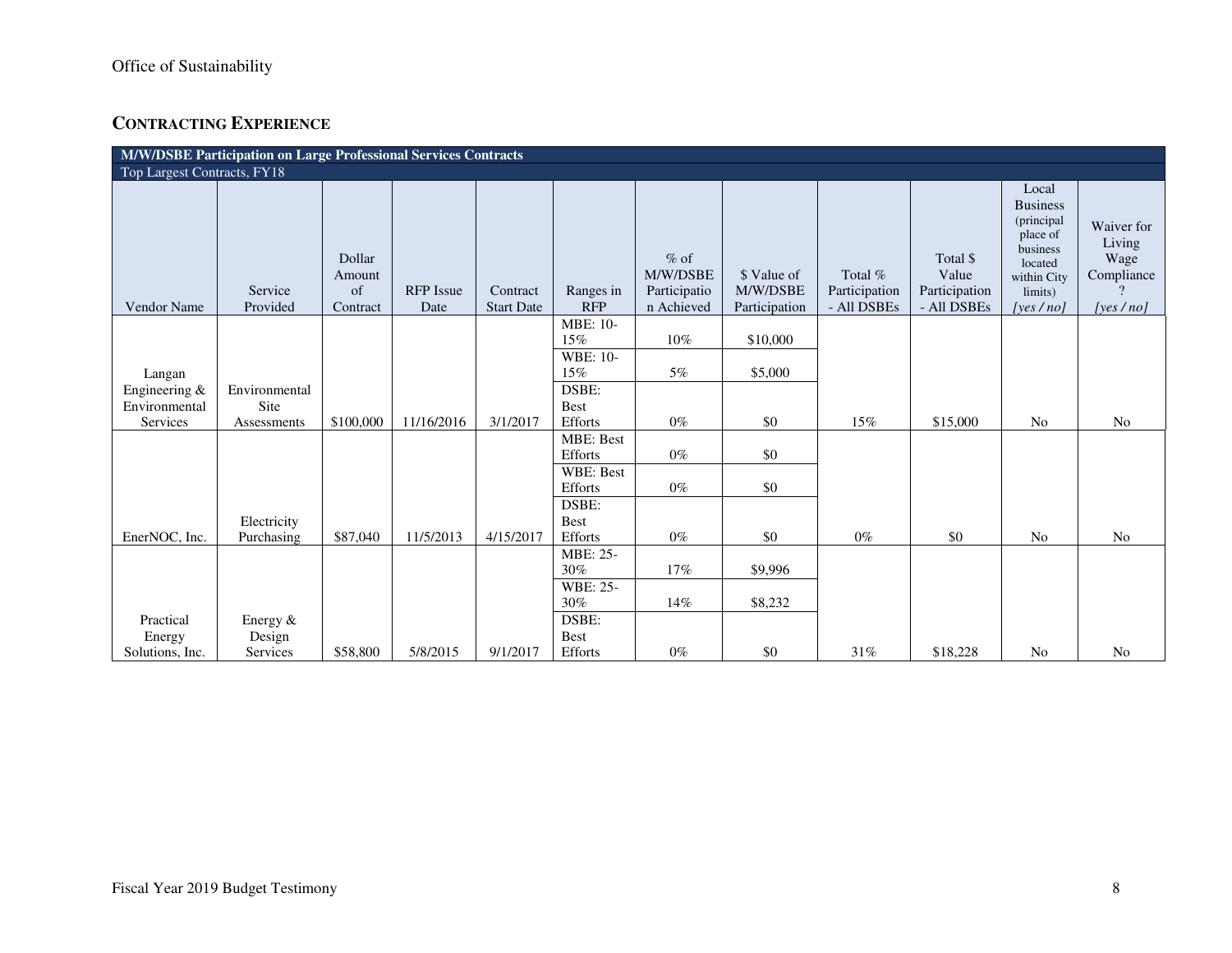# **EMPLOYEE DATA**

|                      | <b>Staff Demographics (as of December 2017)</b> |                |                        |                  |                  |  |  |  |  |  |
|----------------------|-------------------------------------------------|----------------|------------------------|------------------|------------------|--|--|--|--|--|
|                      | <b>Full-Time Staff</b>                          |                | <b>Executive Staff</b> |                  |                  |  |  |  |  |  |
|                      | Male                                            | Female         |                        | Male             | Female           |  |  |  |  |  |
|                      | African-                                        | African-       |                        | African-         | African-         |  |  |  |  |  |
|                      | American                                        | American       |                        | American         | American         |  |  |  |  |  |
| Total                | $\overline{0}$                                  | $\theta$       | Total                  | $\Omega$         | $\mathbf{0}$     |  |  |  |  |  |
| % of Total           | $0\%$                                           | $0\%$          | % of Total             | $0\%$            | $0\%$            |  |  |  |  |  |
| Average Salary       | N/A                                             | N/A            | Average Salary         | N/A              | N/A              |  |  |  |  |  |
| <b>Median Salary</b> | N/A                                             | N/A            | Median Salary          | N/A              | N/A              |  |  |  |  |  |
|                      | White                                           | White          |                        | White            | White            |  |  |  |  |  |
| Total                | 3                                               | 3              | Total                  | 1                | 1                |  |  |  |  |  |
| % of Total           | 33%                                             | 33%            | % of Total             | 33%              | 33%              |  |  |  |  |  |
| Average Salary       | \$78,453                                        | \$82,333       | Average Salary         | \$99,360         | \$115,000        |  |  |  |  |  |
| Median Salary        | \$71,000                                        | \$72,000       | Median Salary          | \$99,360         | \$115,000        |  |  |  |  |  |
|                      | Hispanic                                        | Hispanic       |                        | Hispanic         | Hispanic         |  |  |  |  |  |
| Total                | $\theta$                                        | 1              | Total                  | $\theta$         | $\theta$         |  |  |  |  |  |
| % of Total           | $0\%$                                           | $11\%$         | % of Total             | $0\%$            | $0\%$            |  |  |  |  |  |
| Average Salary       | N/A                                             | \$42,000       | Average Salary         | N/A              | N/A              |  |  |  |  |  |
| Median Salary        | N/A                                             | \$42,000       | Median Salary          | N/A              | $\rm N/A$        |  |  |  |  |  |
|                      | Asian                                           | Asian          |                        | Asian            | Asian            |  |  |  |  |  |
| Total                | $\mathbf{0}$                                    | 1              | Total                  | $\theta$         | $\boldsymbol{0}$ |  |  |  |  |  |
| % of Total           | $0\%$                                           | 11%            | % of Total             | $0\%$            | $0\%$            |  |  |  |  |  |
| Average Salary       | N/A                                             | \$48,543       | Average Salary         | N/A              | N/A              |  |  |  |  |  |
| <b>Median Salary</b> | N/A                                             | \$48,543       | <b>Median Salary</b>   | N/A              | N/A              |  |  |  |  |  |
|                      | Other                                           | Other          |                        | Other            | Other            |  |  |  |  |  |
| Total                | $\boldsymbol{0}$                                | 1              | Total                  | $\boldsymbol{0}$ | 1                |  |  |  |  |  |
| % of Total           | $0\%$                                           | 11%            | % of Total             | $0\%$            | 33%              |  |  |  |  |  |
| Average Salary       | N/A                                             | \$92,000       | Average Salary         | N/A              | \$92,000         |  |  |  |  |  |
| Median Salary        | N/A                                             | \$92,000       | Median Salary          | N/A              | \$92,000         |  |  |  |  |  |
|                      | Bilingual                                       | Bilingual      |                        | Bilingual        | Bilingual        |  |  |  |  |  |
| Total                | $\mathbf{0}$                                    | $\overline{2}$ | Total                  | $\theta$         | $\mathbf{0}$     |  |  |  |  |  |
| % of Total           | $0\%$                                           | 22%            | % of Total             | $0\%$            | $0\%$            |  |  |  |  |  |
| Average Salary       | N/A                                             | \$45,272       | Average Salary         | N/A              | N/A              |  |  |  |  |  |
| <b>Median Salary</b> | N/A                                             | \$45,272       | <b>Median Salary</b>   | N/A              | N/A              |  |  |  |  |  |
|                      | Male                                            | Female         |                        | Male             | Female           |  |  |  |  |  |
| Total                | 3                                               | 6              | Total                  | 1                | 2                |  |  |  |  |  |
| % of Total           | 33%                                             | 67%            | % of Total             | 33%              | 67%              |  |  |  |  |  |
| Average Salary       | \$78,453                                        | \$71,591       | Average Salary         | \$99,360         | \$103,500        |  |  |  |  |  |
| <b>Median Salary</b> | \$71,000                                        | \$66,000       | <b>Median Salary</b>   | \$99,360         | \$103,500        |  |  |  |  |  |